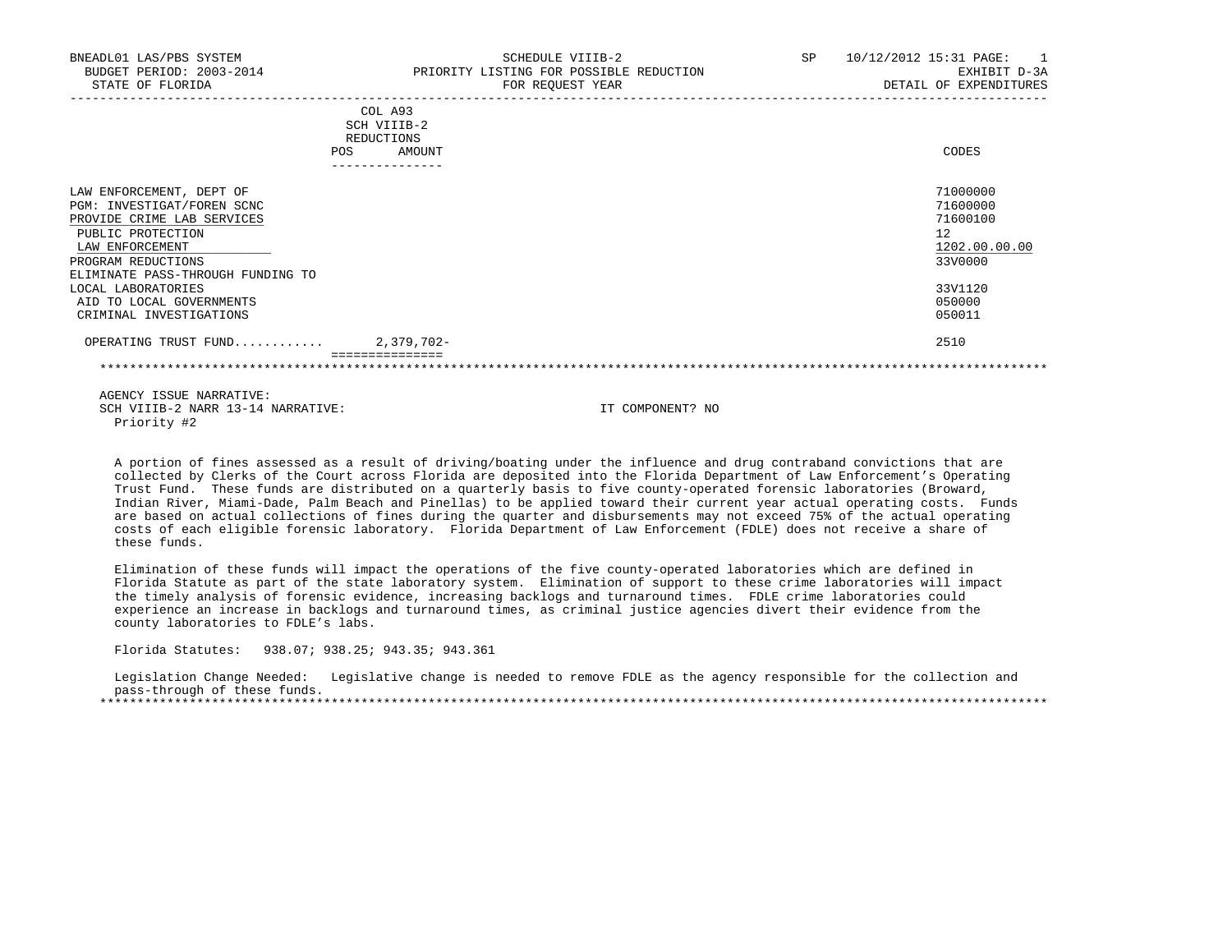| COL A93                                    |               |
|--------------------------------------------|---------------|
| SCH VIIIB-2                                |               |
| REDUCTIONS                                 |               |
| AMOUNT<br>POS                              | CODES         |
|                                            |               |
| LAW ENFORCEMENT, DEPT OF                   | 71000000      |
| PGM: INVESTIGAT/FOREN SCNC                 | 71600000      |
| PROVIDE CRIME LAB SERVICES                 | 71600100      |
| PUBLIC PROTECTION                          | 12            |
| LAW ENFORCEMENT                            | 1202.00.00.00 |
| PROGRAM REDUCTIONS                         | 33V0000       |
| ELIMINATE LATENT PRINT EXAMINERS IN        |               |
| TAMPA AND ORLANDO                          | 33V2250       |
| SALARY RATE                                | 000000        |
| SALARY RATE 563,856-                       |               |
| ===============                            |               |
|                                            |               |
| SALARIES AND BENEFITS                      | 010000        |
| $14.00 -$                                  |               |
| $766, 752 -$<br>GENERAL REVENUE FUND       | 1000          |
| ===============                            |               |
|                                            |               |
| EXPENSES                                   | 040000        |
|                                            |               |
| GENERAL REVENUE FUND 37,646-               | 1000          |
| ================                           |               |
| SPECIAL CATEGORIES                         | 100000        |
| TR/DMS/HR SVCS/STW CONTRCT                 | 107040        |
|                                            |               |
| $4.984-$<br>GENERAL REVENUE FUND           | 1000          |
| ===============                            |               |
| TOTAL: ELIMINATE LATENT PRINT EXAMINERS IN | 33V2250       |
| TAMPA AND ORLANDO                          |               |
| TOTAL POSITIONS 14.00-                     |               |
| TOTAL ISSUE<br>$809, 382 -$                |               |
| TOTAL SALARY RATE 563,856-                 |               |
| ===============                            |               |
|                                            |               |

 The latent prints discipline includes photographic and chemical enhancement, along with the examination of latent prints and the operation and maintenance of the statewide Automated Fingerprint Identification System (AFIS). Latent print services are provided in all Florida Department of Law Enforcement (FDLE) crime laboratories. FDLE's Tampa and Orlando crime laboratories provide services to 17 counties in Central Florida. Tampa and Orlando accounted for 37% of the State's total incoming latent print workload in Fiscal Year 2011-12.

 Eliminating latent services would require local law enforcement agencies in FDLE's Tampa and Orlando regions to transport their latent print evidence to another FDLE laboratory, develop latent print examination capabilities in-house, request assistance through mutual aid agreements with local agencies, or outsource the requests for service to private vendors.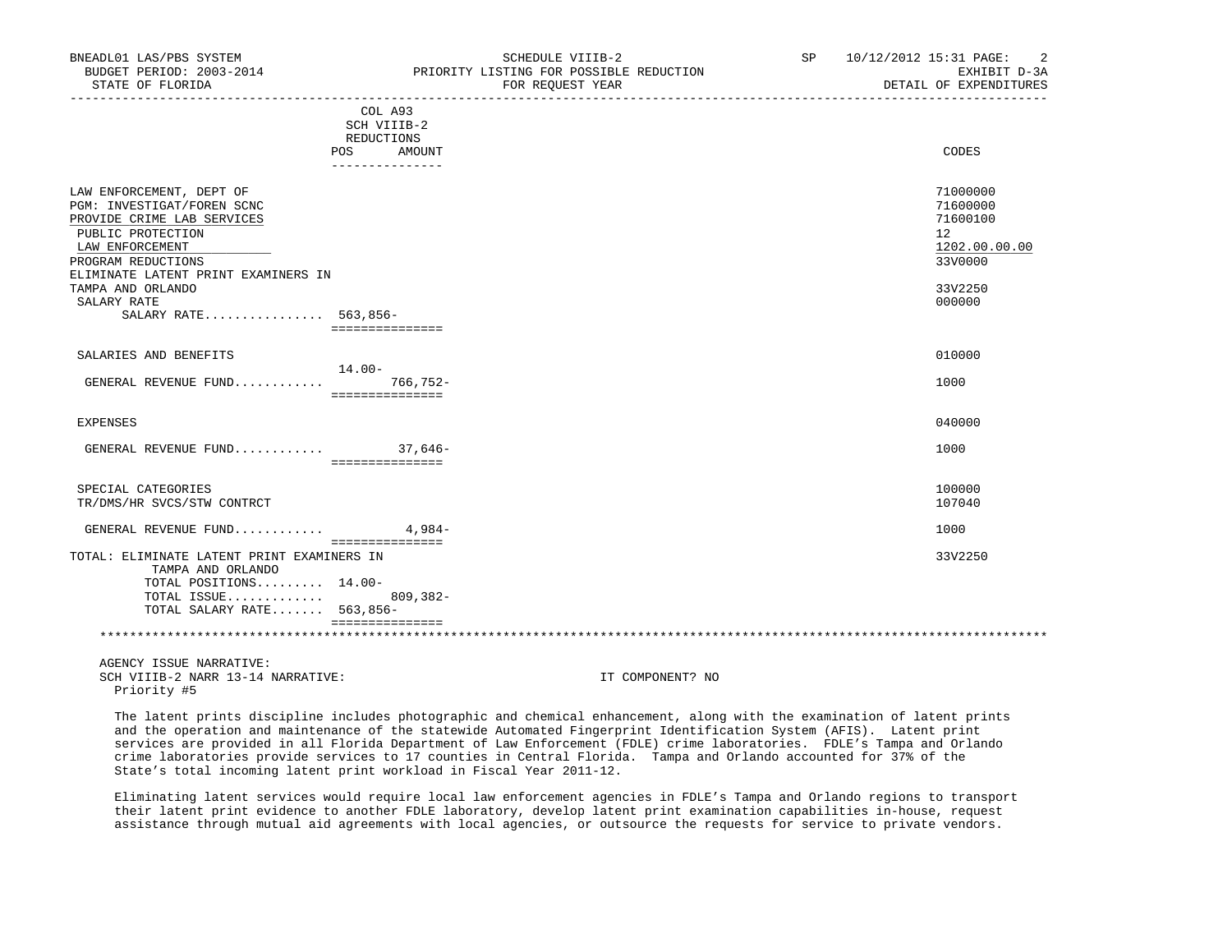| BNEADL01 LAS/PBS SYSTEM<br>BUDGET PERIOD: 2003-2014                                   |                                  | PRIORITY LISTING FOR POSSIBLE REDUCTION | SCHEDULE VIIIB-2 |                                      | SP                |   | 10/12/2012 15:31 PAGE:<br>3<br>EXHIBIT D-3A |
|---------------------------------------------------------------------------------------|----------------------------------|-----------------------------------------|------------------|--------------------------------------|-------------------|---|---------------------------------------------|
| STATE OF FLORIDA                                                                      |                                  |                                         | FOR REQUEST YEAR | --------------------------------     |                   |   | DETAIL OF EXPENDITURES                      |
|                                                                                       | COL A93                          |                                         |                  |                                      |                   |   |                                             |
|                                                                                       | SCH VIIIB-2                      |                                         |                  |                                      |                   |   |                                             |
|                                                                                       | REDUCTIONS                       |                                         |                  |                                      |                   |   |                                             |
|                                                                                       | POS<br>AMOUNT<br>--------------- |                                         |                  |                                      |                   |   | CODES                                       |
| LAW ENFORCEMENT, DEPT OF                                                              |                                  |                                         |                  |                                      |                   |   | 71000000                                    |
| PGM: INVESTIGAT/FOREN SCNC                                                            |                                  |                                         |                  |                                      |                   |   | 71600000                                    |
| PROVIDE CRIME LAB SERVICES                                                            |                                  |                                         |                  |                                      |                   |   | 71600100                                    |
| PUBLIC PROTECTION                                                                     |                                  |                                         |                  |                                      |                   |   | 12 <sup>°</sup>                             |
| LAW ENFORCEMENT                                                                       |                                  |                                         |                  |                                      |                   |   | 1202.00.00.00                               |
| PROGRAM REDUCTIONS<br>ELIMINATE LATENT PRINT EXAMINERS IN                             |                                  |                                         |                  |                                      |                   |   | 33V0000                                     |
| TAMPA AND ORLANDO                                                                     |                                  |                                         |                  |                                      |                   |   | 33V2250                                     |
|                                                                                       |                                  |                                         |                  |                                      |                   |   |                                             |
| Florida Statutes: 943.04, 943.32, 943.33                                              |                                  |                                         |                  |                                      |                   |   |                                             |
| Legislation Change Needed: None                                                       |                                  |                                         |                  |                                      |                   |   |                                             |
|                                                                                       |                                  |                                         |                  |                                      |                   |   |                                             |
|                                                                                       |                                  |                                         |                  |                                      |                   |   |                                             |
|                                                                                       |                                  |                                         |                  |                                      |                   |   |                                             |
|                                                                                       |                                  |                                         |                  |                                      |                   |   |                                             |
| POSITION DETAIL OF SALARIES AND BENEFITS:                                             |                                  |                                         |                  |                                      |                   |   |                                             |
|                                                                                       | $_{\rm FTE}$                     | BASE RATE ADDITIVES                     |                  | BENEFITS                             | SUBTOTAL          | ៖ | LAPSE LAPSED SALARIES<br>AND BENEFITS       |
|                                                                                       |                                  |                                         |                  |                                      |                   |   |                                             |
| A93 - SCH VIIIB-2 REDUCTIONS                                                          |                                  |                                         |                  |                                      |                   |   |                                             |
| CHANGES TO CURRENTLY AUTHORIZED POSITIONS                                             |                                  |                                         |                  |                                      |                   |   |                                             |
| P101 PROPOSED CLASS CODE                                                              |                                  |                                         |                  |                                      |                   |   |                                             |
| C2250 001                                                                             | $14.00 -$                        |                                         |                  |                                      |                   |   |                                             |
|                                                                                       |                                  |                                         |                  | $14.00-563,856-202,896-766,752-0.00$ |                   |   |                                             |
| TOTALS FOR ISSUE BY FUND                                                              |                                  |                                         |                  |                                      |                   |   |                                             |
| 1000 GENERAL REVENUE FUND                                                             |                                  |                                         |                  |                                      |                   |   | 766,752-                                    |
|                                                                                       |                                  |                                         |                  |                                      |                   |   | --------------                              |
|                                                                                       | $14.00 -$                        | 563,856-                                |                  |                                      | 202,896- 766,752- |   | 766,752-                                    |
|                                                                                       |                                  |                                         |                  |                                      |                   |   | ==============                              |
|                                                                                       |                                  |                                         |                  |                                      |                   |   |                                             |
|                                                                                       |                                  |                                         |                  |                                      |                   |   |                                             |
|                                                                                       |                                  |                                         |                  |                                      |                   |   |                                             |
|                                                                                       |                                  |                                         |                  |                                      |                   |   | 33V2270<br>000000                           |
| SALARY RATE 564,099-                                                                  |                                  |                                         |                  |                                      |                   |   |                                             |
|                                                                                       | ===============                  |                                         |                  |                                      |                   |   |                                             |
|                                                                                       |                                  |                                         |                  |                                      |                   |   |                                             |
|                                                                                       |                                  |                                         |                  |                                      |                   |   | 010000                                      |
| ELIMINATE CRIME SCENE<br>SALARY RATE<br>SALARIES AND BENEFITS<br>GENERAL REVENUE FUND | $13.00 -$<br>757,591-            |                                         |                  |                                      |                   |   | 1000                                        |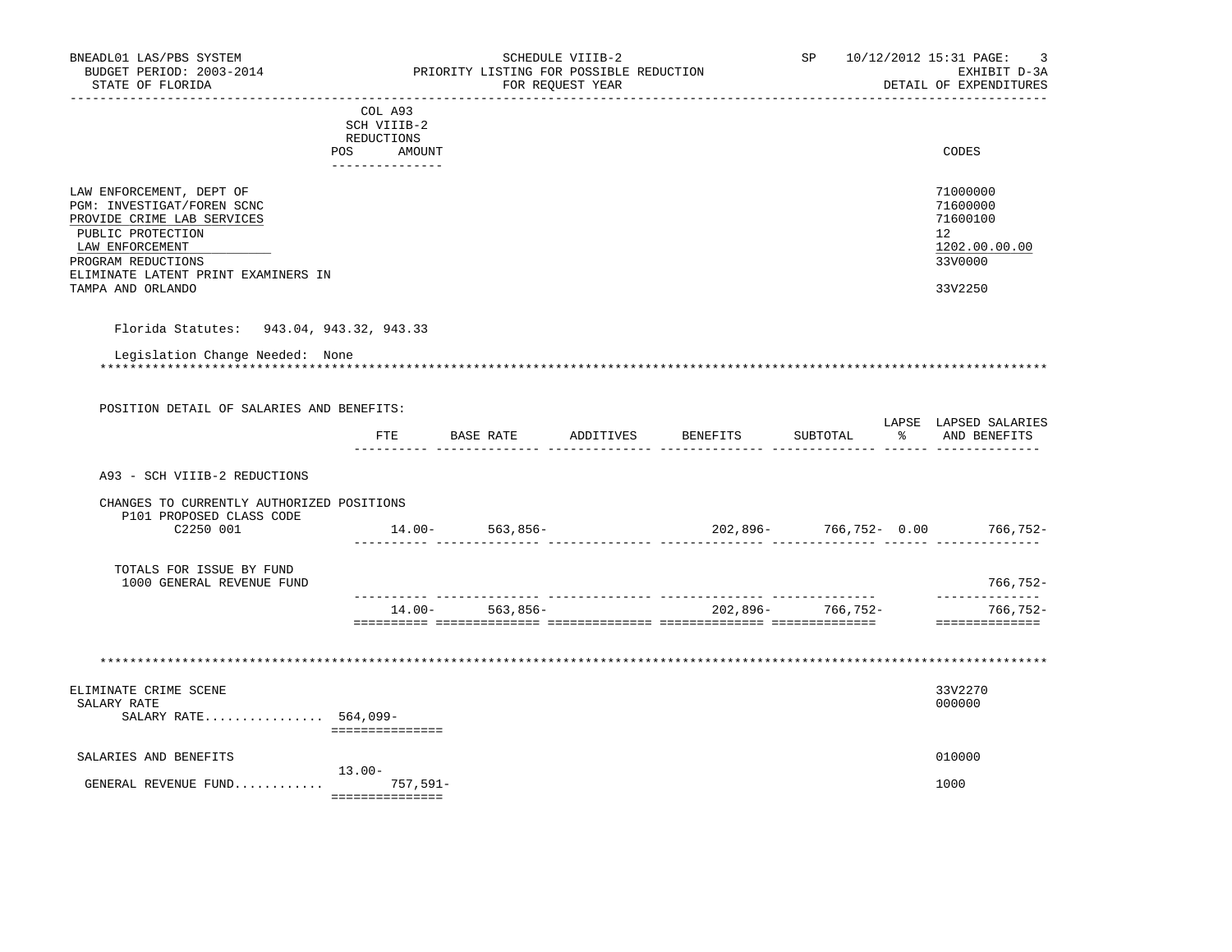| BNEADL01 LAS/PBS SYSTEM<br>BUDGET PERIOD: 2003-2014<br>STATE OF FLORIDA                                                                                                                 | SCHEDULE VIIIB-2<br>PRIORITY LISTING FOR POSSIBLE REDUCTION<br>FOR REOUEST YEAR | SP | 10/12/2012 15:31 PAGE: 4<br>EXHIBIT D-3A<br>DETAIL OF EXPENDITURES                      |
|-----------------------------------------------------------------------------------------------------------------------------------------------------------------------------------------|---------------------------------------------------------------------------------|----|-----------------------------------------------------------------------------------------|
|                                                                                                                                                                                         | COL A93<br>SCH VIIIB-2<br>REDUCTIONS<br>POS<br>AMOUNT<br>_______________        |    | CODES                                                                                   |
| LAW ENFORCEMENT, DEPT OF<br>PGM: INVESTIGAT/FOREN SCNC<br>PROVIDE CRIME LAB SERVICES<br>PUBLIC PROTECTION<br>LAW ENFORCEMENT<br>PROGRAM REDUCTIONS<br>ELIMINATE CRIME SCENE<br>EXPENSES |                                                                                 |    | 71000000<br>71600000<br>71600100<br>12<br>1202.00.00.00<br>33V0000<br>33V2270<br>040000 |
| GENERAL REVENUE FUND 34,957-                                                                                                                                                            | ________________                                                                |    | 1000                                                                                    |
| SPECIAL CATEGORIES<br>TR/DMS/HR SVCS/STW CONTRCT                                                                                                                                        |                                                                                 |    | 100000<br>107040                                                                        |
| GENERAL REVENUE FUND                                                                                                                                                                    | $4.628-$                                                                        |    | 1000                                                                                    |
| TOTAL: ELIMINATE CRIME SCENE<br>TOTAL POSITIONS 13.00-<br>TOTAL ISSUE<br>TOTAL SALARY RATE 564,099-                                                                                     | ===============<br>797,176-                                                     |    | 33V2270                                                                                 |
|                                                                                                                                                                                         |                                                                                 |    |                                                                                         |

 Florida Department of Law Enforcement (FDLE) crime scene analysts are on call 24/7 and respond to requests for examination of major crime scenes throughout the state. The proper documentation, collection and preservation of physical evidence are critical to the successful outcome of criminal investigations. Services offered include photography, video recording, measuring, sketching, evidence collection, and bloodstain pattern analysis. FDLE drastically reduced this service by eliminating Crime Scene resources in two regions (Tampa and Orlando) as a result of fiscal year 09/10 budget reductions, as local agencies in metropolitan areas have this capability within their own agency. Crime Scene services are still provided in regions comprised primarily of rural law enforcement jurisdictions (Pensacola, Tallahassee, Jacksonville, and Ft. Myers regions). FDLE completed 436 crime scene service requests statewide in Fiscal Year 2011-12.

 Eliminating this service statewide would require rural local law enforcement agencies to develop their own crime scene expertise in-house, or seek the service through mutual aid agreements with other agencies within the state.

 Florida Statutes: 943.04, 943.32, 943.33 Legislation Change Needed: None \*\*\*\*\*\*\*\*\*\*\*\*\*\*\*\*\*\*\*\*\*\*\*\*\*\*\*\*\*\*\*\*\*\*\*\*\*\*\*\*\*\*\*\*\*\*\*\*\*\*\*\*\*\*\*\*\*\*\*\*\*\*\*\*\*\*\*\*\*\*\*\*\*\*\*\*\*\*\*\*\*\*\*\*\*\*\*\*\*\*\*\*\*\*\*\*\*\*\*\*\*\*\*\*\*\*\*\*\*\*\*\*\*\*\*\*\*\*\*\*\*\*\*\*\*\*\*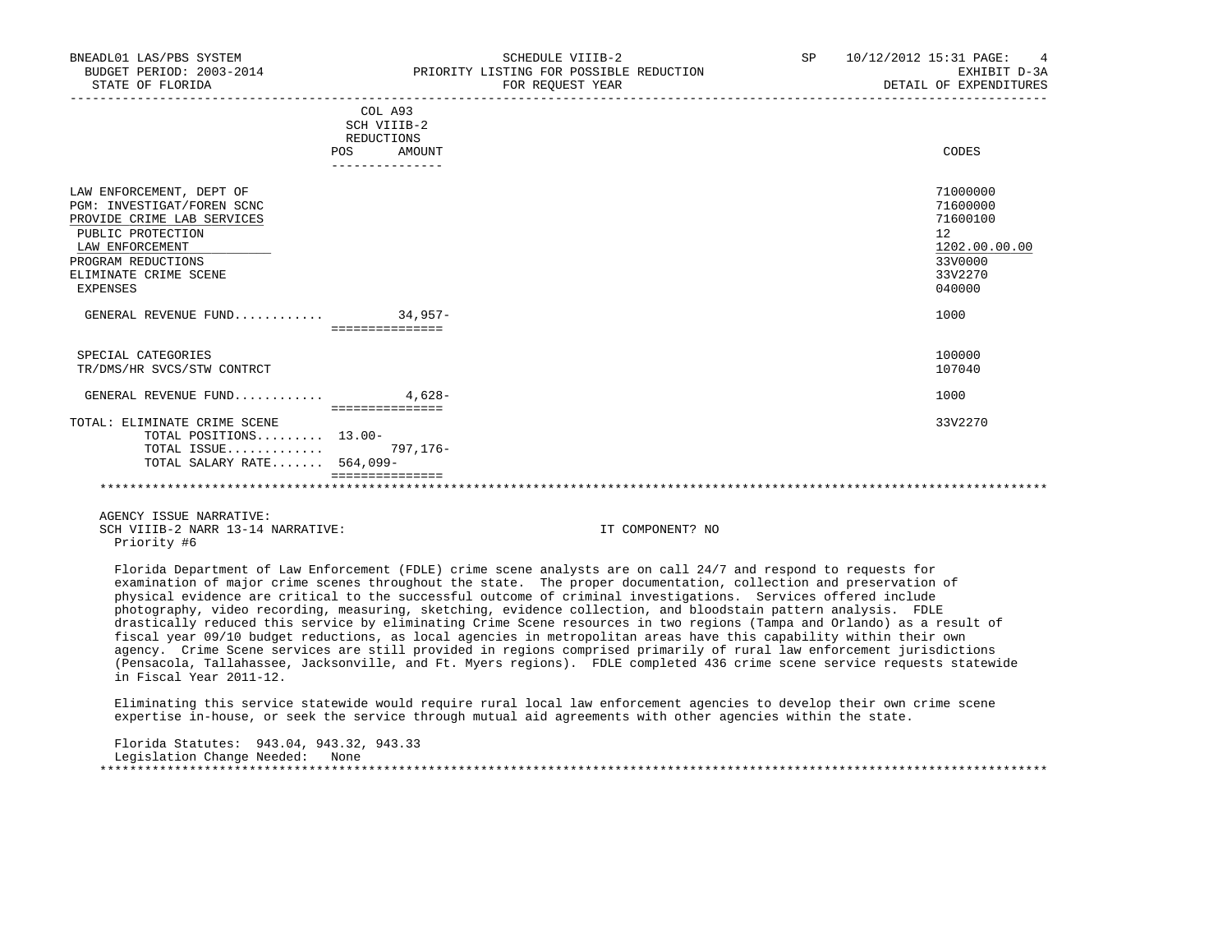| BNEADL01 LAS/PBS SYSTEM<br>BUDGET PERIOD: 2003-2014<br>STATE OF FLORIDA                                                                                                     |                                                                       | PRIORITY LISTING FOR POSSIBLE REDUCTION | SCHEDULE VIIIB-2<br>FOR REOUEST YEAR |                                |                   | SP 10/12/2012 15:31 PAGE:<br>- 5<br>EXHIBIT D-3A<br>DETAIL OF EXPENDITURES                 |
|-----------------------------------------------------------------------------------------------------------------------------------------------------------------------------|-----------------------------------------------------------------------|-----------------------------------------|--------------------------------------|--------------------------------|-------------------|--------------------------------------------------------------------------------------------|
|                                                                                                                                                                             | COL A93<br>SCH VIIIB-2<br>REDUCTIONS<br>POS AMOUNT<br>_______________ |                                         |                                      |                                |                   | CODES                                                                                      |
| LAW ENFORCEMENT, DEPT OF<br>PGM: INVESTIGAT/FOREN SCNC<br>PROVIDE CRIME LAB SERVICES<br>PUBLIC PROTECTION<br>LAW ENFORCEMENT<br>PROGRAM REDUCTIONS<br>ELIMINATE CRIME SCENE |                                                                       |                                         |                                      |                                |                   | 71000000<br>71600000<br>71600100<br>12 <sup>°</sup><br>1202.00.00.00<br>33V0000<br>33V2270 |
| POSITION DETAIL OF SALARIES AND BENEFITS:                                                                                                                                   |                                                                       | FTE BASE RATE                           |                                      | ADDITIVES BENEFITS             | SUBTOTAL          | LAPSE LAPSED SALARIES<br>% AND BENEFITS                                                    |
| A93 - SCH VIIIB-2 REDUCTIONS                                                                                                                                                |                                                                       |                                         |                                      |                                |                   |                                                                                            |
| CHANGES TO CURRENTLY AUTHORIZED POSITIONS<br>P101 PROPOSED CLASS CODE<br>C2270 001                                                                                          |                                                                       | $13.00 - 564,099 -$                     |                                      | $193,492-757,591-0.00$ 757,591 |                   |                                                                                            |
| TOTALS FOR ISSUE BY FUND<br>1000 GENERAL REVENUE FUND                                                                                                                       |                                                                       |                                         |                                      |                                |                   | 757,591-<br>______________                                                                 |
|                                                                                                                                                                             |                                                                       | $13.00 - 564,099 -$                     |                                      |                                | 193,492- 757,591- | 757,591-<br>==============                                                                 |
| TOTAL: LAW ENFORCEMENT<br>BY FUND TYPE<br>GENERAL REVENUE FUND<br>TRUST FUNDS                                                                                               | 1,606,558-<br>2,379,702-                                              |                                         |                                      |                                |                   | 1202.00.00.00<br>1000<br>2000                                                              |
| TOTAL POSITIONS 27.00-<br>TOTAL PROG COMP 3,986,260-<br>TOTAL SALARY RATE 1,127,955-                                                                                        | ________________<br>===============                                   |                                         |                                      |                                |                   |                                                                                            |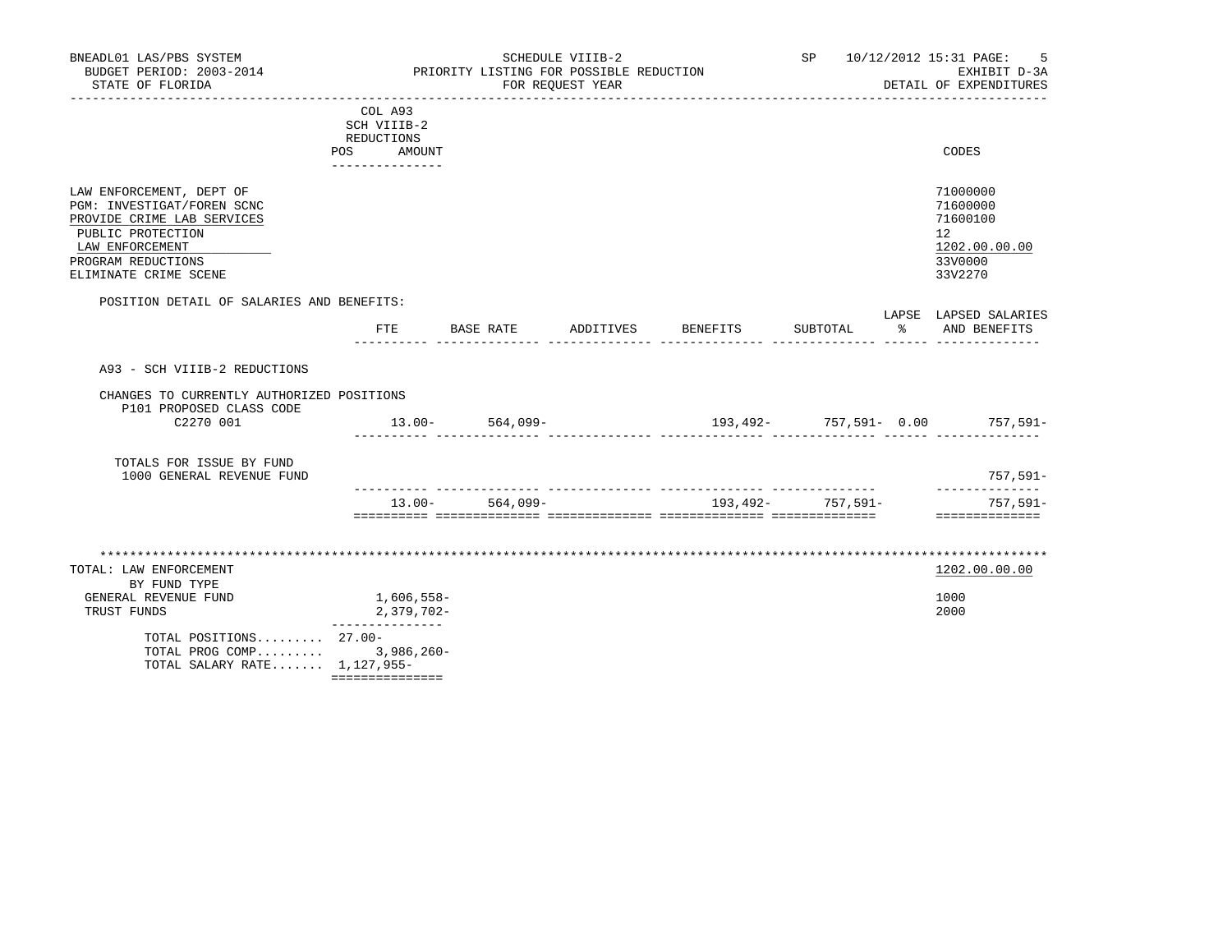| BNEADL01 LAS/PBS SYSTEM<br>BUDGET PERIOD: 2003-2014<br>STATE OF FLORIDA                                                                                                                                                                                      | <b>SP</b><br>SCHEDULE VIIIB-2<br>PRIORITY LISTING FOR POSSIBLE REDUCTION<br>FOR REQUEST YEAR | 10/12/2012 15:31 PAGE:<br>- 6<br>EXHIBIT D-3A<br>DETAIL OF EXPENDITURES                           |
|--------------------------------------------------------------------------------------------------------------------------------------------------------------------------------------------------------------------------------------------------------------|----------------------------------------------------------------------------------------------|---------------------------------------------------------------------------------------------------|
|                                                                                                                                                                                                                                                              | COL A93<br>SCH VIIIB-2<br>REDUCTIONS<br>AMOUNT<br>POS.                                       | CODES                                                                                             |
| LAW ENFORCEMENT, DEPT OF<br>PGM: INVESTIGAT/FOREN SCNC<br>PROVIDE INVESTIGATIVE SVCS<br>PUBLIC PROTECTION<br>LAW ENFORCEMENT<br>PROGRAM REDUCTIONS<br>ELIMINATE PASS-THROUGH FUNDING FOR<br>A CHILD IS MISSING<br>SPECIAL CATEGORIES<br>G/A-SPECIAL PROJECTS |                                                                                              | 71000000<br>71600000<br>71600200<br>12<br>1202.00.00.00<br>33V0000<br>33V0140<br>100000<br>102009 |
| GENERAL REVENUE FUND                                                                                                                                                                                                                                         | 232,461-                                                                                     | 1000                                                                                              |
|                                                                                                                                                                                                                                                              |                                                                                              |                                                                                                   |

 A Child is Missing (ACIM) is a national non-profit organization offering free assistance to law enforcement to aid in recovering missing persons (including children, teens and elderly). This organization provides immediate telephone alerts to the surrounding community when an individual goes missing. As part of the response to missing persons incidents, Missing and Endangered Persons Information Clearinghouse (MEPIC) staff asks local law enforcement to contact A Child is Missing, Inc. to activate alerts. ACIM also provides services to the Child Abduction Response Team by making notification to the team members when the team needs to mobilize to respond to an abducted or missing child.

 By eliminating funding for this resource, ACIM would have to obtain additional alternative funding sources. ACIM currently receives funding from special events, sponsorship, private donations, corporate donations, state and federal funding.

Florida Statutes: 937

 Legislation Change Needed: None \*\*\*\*\*\*\*\*\*\*\*\*\*\*\*\*\*\*\*\*\*\*\*\*\*\*\*\*\*\*\*\*\*\*\*\*\*\*\*\*\*\*\*\*\*\*\*\*\*\*\*\*\*\*\*\*\*\*\*\*\*\*\*\*\*\*\*\*\*\*\*\*\*\*\*\*\*\*\*\*\*\*\*\*\*\*\*\*\*\*\*\*\*\*\*\*\*\*\*\*\*\*\*\*\*\*\*\*\*\*\*\*\*\*\*\*\*\*\*\*\*\*\*\*\*\*\*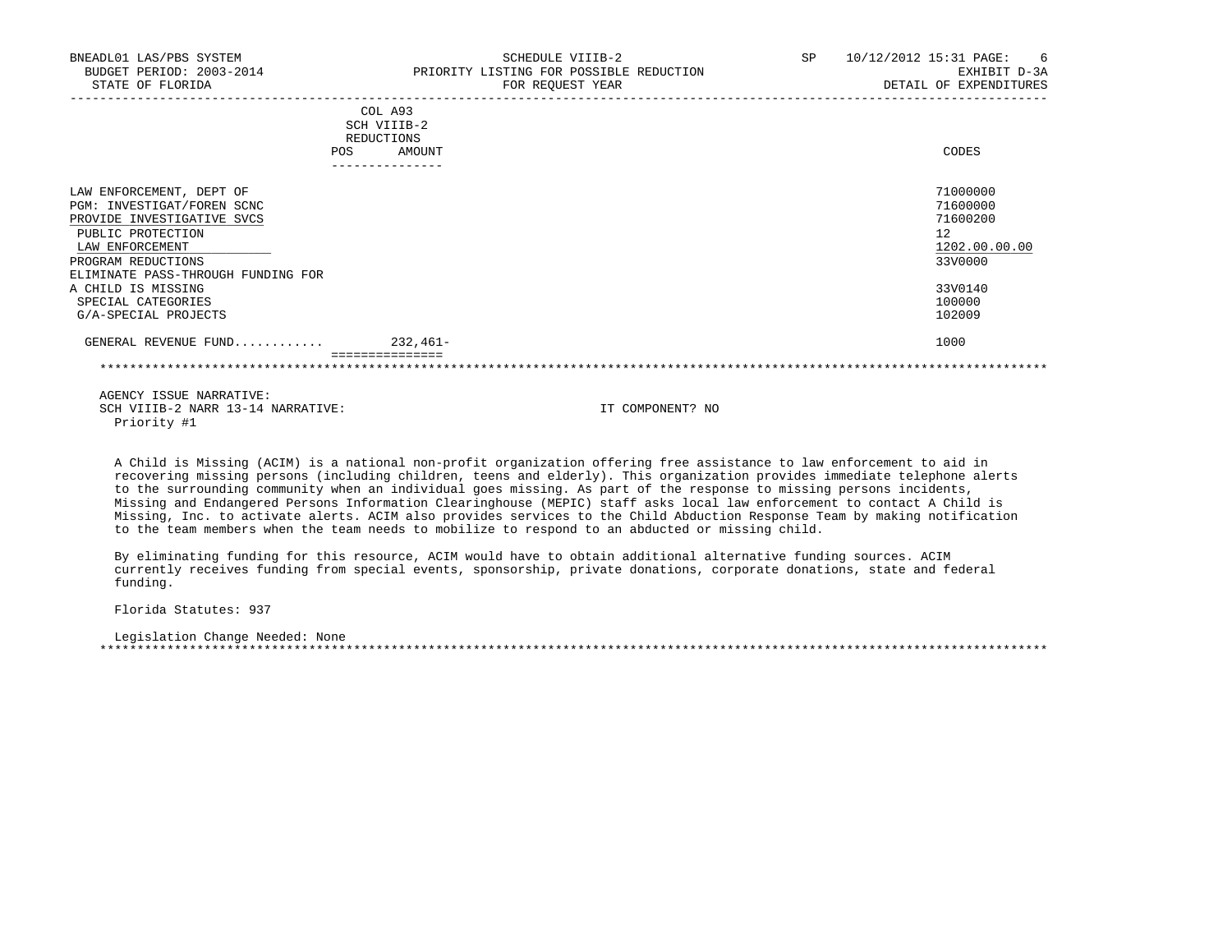| BNEADL01 LAS/PBS SYSTEM<br>STATE OF FLORIDA                                                                                                                                                                                             |                                                                       | NEADLO1 LAS/PBS SYSTEM<br>BUDGET PERIOD: 2003-2014 THE PRIORITY LISTING FOR POSSIBLE REDUCTION<br>FOR REQUEST YEAR | SP | 10/12/2012 15:31 PAGE: 7<br>EXHIBIT D-3A<br>DETAIL OF EXPENDITURES<br>_________________________ |
|-----------------------------------------------------------------------------------------------------------------------------------------------------------------------------------------------------------------------------------------|-----------------------------------------------------------------------|--------------------------------------------------------------------------------------------------------------------|----|-------------------------------------------------------------------------------------------------|
|                                                                                                                                                                                                                                         | COL A93<br>SCH VIIIB-2<br>REDUCTIONS<br>POS AMOUNT<br>_______________ |                                                                                                                    |    | CODES                                                                                           |
| LAW ENFORCEMENT, DEPT OF<br>PGM: CRIM JUST INFORMATION<br>PREVENTION/CRIME INFO SVCS<br>GOV OPERATIONS/SUPPORT<br>INFORMATION TECHNOLOGY<br>PROGRAM REDUCTIONS<br>ELIMINATE MISSING AND ENDANGERED<br>PERSONS INFORMATION CLEARINGHOUSE |                                                                       |                                                                                                                    |    | 71000000<br>71700000<br>71700200<br>16<br>1603.00.00.00<br>33V0000                              |
| (MEPIC)<br>SALARY RATE<br>SALARY RATE 640,853-                                                                                                                                                                                          | ===============                                                       |                                                                                                                    |    | 33V2200<br>000000                                                                               |
| SALARIES AND BENEFITS                                                                                                                                                                                                                   |                                                                       |                                                                                                                    |    | 010000                                                                                          |
| GENERAL REVENUE FUND<br>OPERATING TRUST FUND                                                                                                                                                                                            | $145, 178-$<br>736,545-                                               |                                                                                                                    |    | 1000<br>2510                                                                                    |
| TOTAL POSITIONS $17.00-$<br>TOTAL APPRO 881,723-                                                                                                                                                                                        | _________________                                                     |                                                                                                                    |    |                                                                                                 |
| OTHER PERSONAL SERVICES                                                                                                                                                                                                                 |                                                                       |                                                                                                                    |    | 030000                                                                                          |
| OPERATING TRUST FUND 20,000-                                                                                                                                                                                                            | ================                                                      |                                                                                                                    |    | 2510                                                                                            |
| <b>EXPENSES</b>                                                                                                                                                                                                                         |                                                                       |                                                                                                                    |    | 040000                                                                                          |
| OPERATING TRUST FUND 89,135-                                                                                                                                                                                                            | ____________________                                                  |                                                                                                                    |    | 2510                                                                                            |
| SPECIAL CATEGORIES<br>CONTRACTED SERVICES                                                                                                                                                                                               |                                                                       |                                                                                                                    |    | 100000<br>100777                                                                                |
| OPERATING TRUST FUND 90,000-                                                                                                                                                                                                            |                                                                       |                                                                                                                    |    | 2510                                                                                            |
| TOTAL: ELIMINATE MISSING AND ENDANGERED<br>PERSONS INFORMATION CLEARINGHOUSE<br>(MEPIC)<br>TOTAL POSITIONS 17.00-<br>TOTAL ISSUE 1,080,858-<br>TOTAL SALARY RATE 640,853-                                                               |                                                                       |                                                                                                                    |    | 33V2200                                                                                         |

===============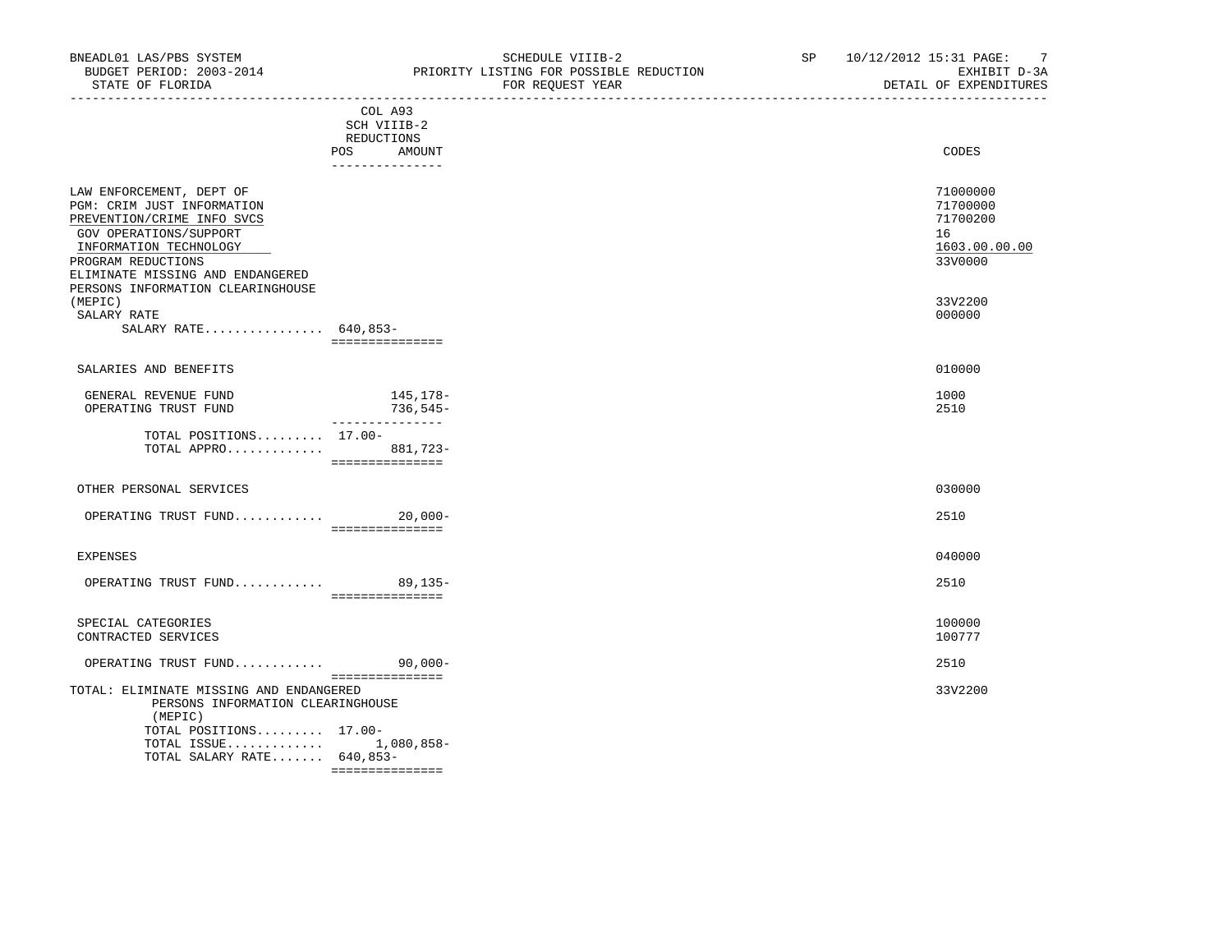| BNEADL01 LAS/PBS SYSTEM<br>BUDGET PERIOD: 2003-2014<br>STATE OF FLORIDA                                                                                                                                                                 | SP<br>SCHEDULE VIIIB-2<br>PRIORITY LISTING FOR POSSIBLE REDUCTION<br>FOR REOUEST YEAR | 10/12/2012 15:31 PAGE:<br>8 <sup>8</sup><br>EXHIBIT D-3A<br>DETAIL OF EXPENDITURES |
|-----------------------------------------------------------------------------------------------------------------------------------------------------------------------------------------------------------------------------------------|---------------------------------------------------------------------------------------|------------------------------------------------------------------------------------|
|                                                                                                                                                                                                                                         | COL A93<br>SCH VIIIB-2<br>REDUCTIONS<br><b>POS</b><br>AMOUNT<br>---------------       | CODES                                                                              |
| LAW ENFORCEMENT, DEPT OF<br>PGM: CRIM JUST INFORMATION<br>PREVENTION/CRIME INFO SVCS<br>GOV OPERATIONS/SUPPORT<br>INFORMATION TECHNOLOGY<br>PROGRAM REDUCTIONS<br>ELIMINATE MISSING AND ENDANGERED<br>PERSONS INFORMATION CLEARINGHOUSE |                                                                                       | 71000000<br>71700000<br>71700200<br>16<br>1603.00.00.00<br>33V0000                 |
| (MEPIC)                                                                                                                                                                                                                                 |                                                                                       | 33V2200                                                                            |

 The Missing and Endangered Persons Information Clearinghouse (MEPIC), formerly known as Missing Children Information Clearinghouse, is a central repository of information regarding missing persons and complements the state and federal computerized missing persons' files. MEPIC provides analytical and investigative support in the processing of leads associated with missing person cases. In Fiscal Year 2011-12, the clearinghouse investigated 4,372 cases.

 The elimination of the MEPIC would discontinue the repository for the exchange of information related to missing and endangered persons. AMBER, Missing Child or Silver Alerts would no longer be administered thus discontinuing the media, road sign and electronic mass notification to the public of missing endangered persons including children. During FY 2011-12 the Clearinghouse issued 7 AMBER, 20 Missing Child, and 167 Silver Alerts. The co-location of Department of Children and Families (DCF) personnel at the clearinghouse to assist in locating children missing from foster care would be removed. Conducting daily follow-up investigations and flagging birth and student records which lead to rescuing missing children would be discontinued. Other important services such as providing analytical services to local, state and federal law enforcement, providing training to law enforcement, medical, school and welfare professionals, providing services or information to the National Center for Missing and Exploited Children (NCMEC), state clearinghouse, INTERPOL or U.S. Department of State would cease. Providing services or information to NCMEC, INTERPOL and U.S. Department of State facilitates the rescue of children that are abducted into or out of Florida would also cease. Florida Missing Children's Day, which raises awareness of missing children's issues statewide, would not be hosted. These are tasks that are exclusively performed by FDLE.

Florida Statutes: 937.0201; 937.021; 937.022; 937.024; 937.025; 683.23

 Legislation Change Needed: Yes \*\*\*\*\*\*\*\*\*\*\*\*\*\*\*\*\*\*\*\*\*\*\*\*\*\*\*\*\*\*\*\*\*\*\*\*\*\*\*\*\*\*\*\*\*\*\*\*\*\*\*\*\*\*\*\*\*\*\*\*\*\*\*\*\*\*\*\*\*\*\*\*\*\*\*\*\*\*\*\*\*\*\*\*\*\*\*\*\*\*\*\*\*\*\*\*\*\*\*\*\*\*\*\*\*\*\*\*\*\*\*\*\*\*\*\*\*\*\*\*\*\*\*\*\*\*\*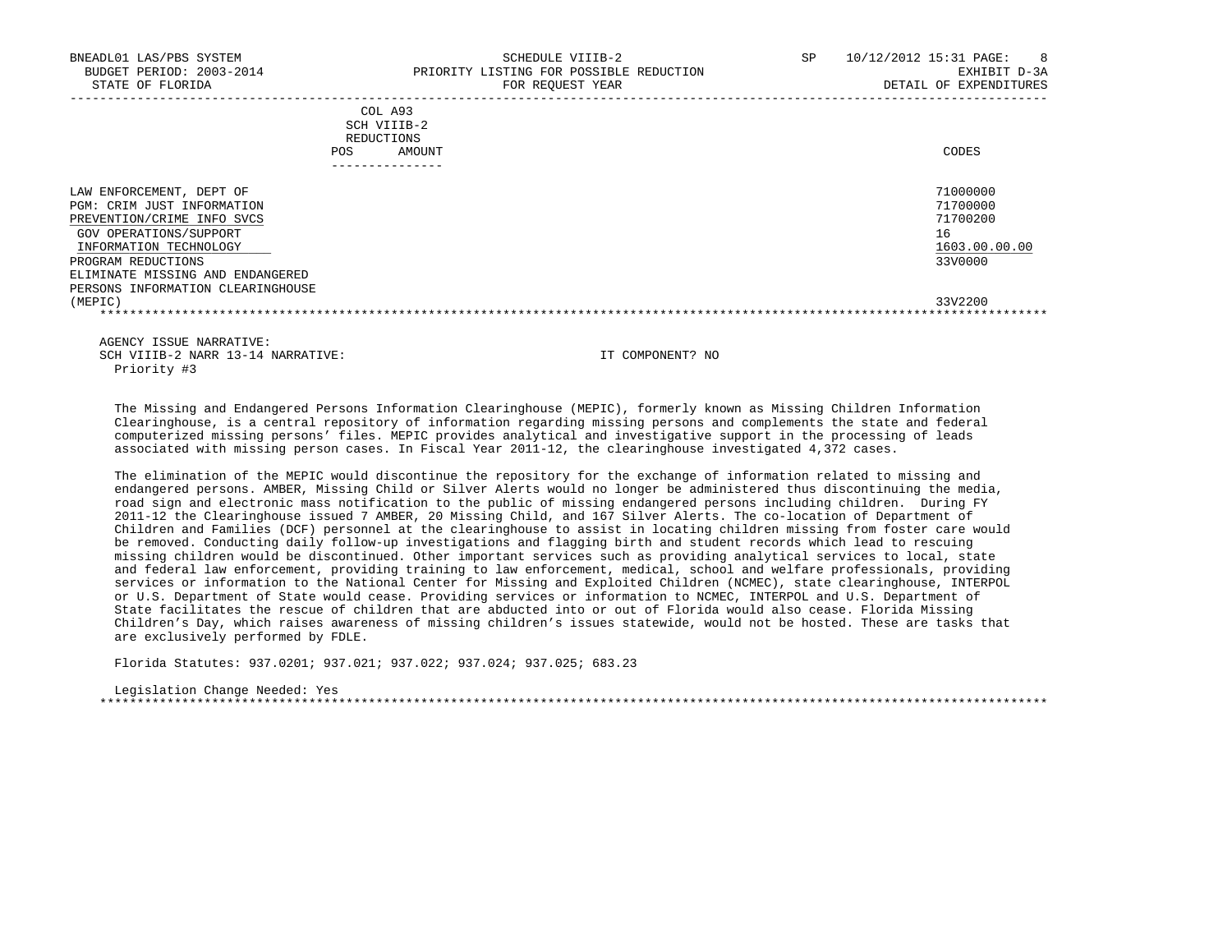| BNEADL01 LAS/PBS SYSTEM<br>BUDGET PERIOD: 2003-2014<br>STATE OF FLORIDA                                                                                                                                                                 | PRIORITY LISTING FOR POSSIBLE REDUCTION                               |                                 |                                     | SP 10/12/2012 15:31 PAGE:<br>9<br>EXHIBIT D-3A<br>DETAIL OF EXPENDITURES |   |                                                                               |
|-----------------------------------------------------------------------------------------------------------------------------------------------------------------------------------------------------------------------------------------|-----------------------------------------------------------------------|---------------------------------|-------------------------------------|--------------------------------------------------------------------------|---|-------------------------------------------------------------------------------|
|                                                                                                                                                                                                                                         | COL A93<br>SCH VIIIB-2<br>REDUCTIONS<br>POS AMOUNT<br>--------------- |                                 |                                     |                                                                          |   | CODES                                                                         |
| LAW ENFORCEMENT, DEPT OF<br>PGM: CRIM JUST INFORMATION<br>PREVENTION/CRIME INFO SVCS<br>GOV OPERATIONS/SUPPORT<br>INFORMATION TECHNOLOGY<br>PROGRAM REDUCTIONS<br>ELIMINATE MISSING AND ENDANGERED<br>PERSONS INFORMATION CLEARINGHOUSE |                                                                       |                                 |                                     |                                                                          |   | 71000000<br>71700000<br>71700200<br>16<br>1603.00.00.00<br>33V0000<br>33V2200 |
| (MEPIC)<br>POSITION DETAIL OF SALARIES AND BENEFITS:                                                                                                                                                                                    |                                                                       |                                 |                                     |                                                                          |   |                                                                               |
|                                                                                                                                                                                                                                         |                                                                       | FTE BASE RATE                   | ADDITIVES BENEFITS                  | SUBTOTAL                                                                 | ႜ | LAPSE LAPSED SALARIES<br>AND BENEFITS                                         |
| A93 - SCH VIIIB-2 REDUCTIONS                                                                                                                                                                                                            |                                                                       |                                 |                                     |                                                                          |   |                                                                               |
| CHANGES TO CURRENTLY AUTHORIZED POSITIONS<br>P101 PROPOSED CLASS CODE                                                                                                                                                                   |                                                                       |                                 |                                     |                                                                          |   |                                                                               |
| C2200 001<br>C2201 001                                                                                                                                                                                                                  | $2.00 -$                                                              | $15.00 - 528.638 -$<br>112,215- | $207,907 - 736,545 - 0.00$ 736,545- | $32,963 - 145,178 - 0.00$                                                |   | 145,178–                                                                      |
| TOTALS FOR ISSUE BY FUND<br>2510 OPERATING TRUST FUND<br>1000 GENERAL REVENUE FUND                                                                                                                                                      |                                                                       |                                 |                                     |                                                                          |   | $736,545-$<br>145,178-                                                        |
|                                                                                                                                                                                                                                         |                                                                       | $17.00 - 640.853 -$             | $240,870 - 881,723 -$               |                                                                          |   | --------------<br>881,723-<br>==============                                  |
|                                                                                                                                                                                                                                         |                                                                       |                                 |                                     |                                                                          |   |                                                                               |
| TOTAL: INFORMATION TECHNOLOGY<br>BY FUND TYPE                                                                                                                                                                                           |                                                                       |                                 |                                     |                                                                          |   | 1603.00.00.00                                                                 |
| GENERAL REVENUE FUND<br>TRUST FUNDS                                                                                                                                                                                                     | 145,178–<br>935,680-                                                  |                                 |                                     |                                                                          |   | 1000<br>2000                                                                  |
| TOTAL POSITIONS 17.00-<br>TOTAL PROG COMP 1,080,858-<br>TOTAL SALARY RATE 640,853-                                                                                                                                                      | ===============                                                       |                                 |                                     |                                                                          |   |                                                                               |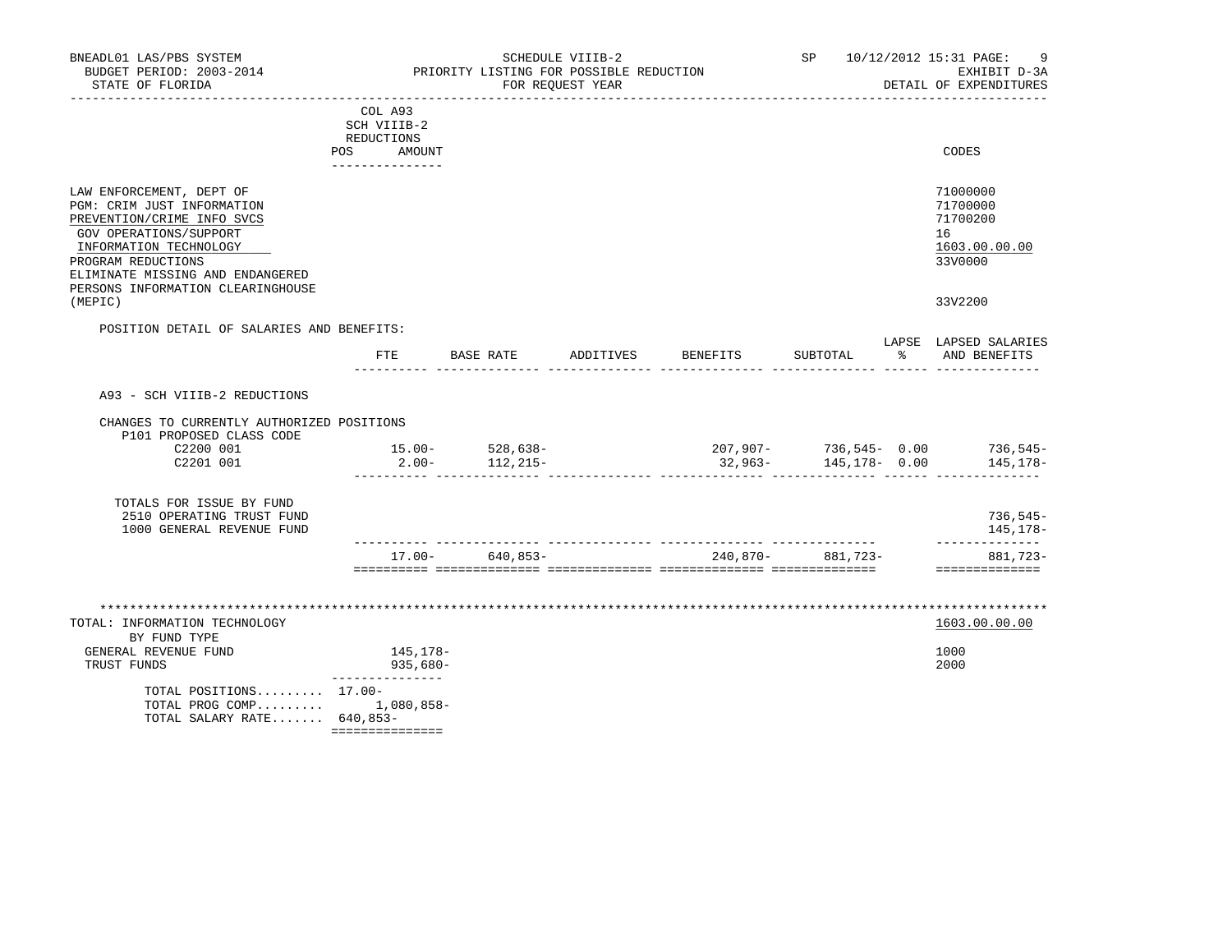-----------------------------------------------------------------------------------------------------------------------------------

 COL A93 SCH VIIIB-2 REDUCTIONS POS AMOUNT CODES AND A LOCAL CODES AND A LOCAL CODES AND A LOCAL CODES CODES AND A LOCAL CODES AND A LOCAL CODES --------------- LAW ENFORCEMENT, DEPT OF 71000000 PGM: CRIM JUST PROFESSION 71800000<br>LAW ENFORCEMENT STDS COMPL 71800100 LAW ENFORCEMENT STDS COMPL PUBLIC PROTECTION 12<br>
LAW ENFORCEMENT 1202.00.00.00 PUBLIC PROTECTION 1202.00.00.00  $\texttt{LAN ENFORCEMENT} \color{black} 1202.00.00.00$ PROGRAM REDUCTIONS 33V0000 33V0000 33V0000 33V0000 33V0000 33V0000 33V0000 33V0000 33V0000 33V1770 ELIMINATE ALCOHOL TESTING PROGRAM  $\,$ SALARY RATE  $\,$  000000  $\,$  SALARY RATE................ 485,107- =============== SALARIES AND BENEFITS 010000 GENERAL REVENUE FUND 24,288- 1000 CRIM JUST STAND & TRAIN TF 616,088- 2148 --------------- TOTAL POSITIONS......... 10.00- TOTAL APPRO............. 640,376- =============== OTHER PERSONAL SERVICES 88 and 2000 030000 030000 030000 030000 030000 030000 030000 030000 030000 030000 030000 030000 030000 030000 030000 030000 030000 030000 030000 030000 030000 030000 030000 030000 03000 03000 03000 CRIM JUST STAND & TRAIN TF...... 18,000- 2148 =============== EXPENSES 040000 CRIM JUST STAND & TRAIN TF...... 107,349- 2148 =============== SPECIAL CATEGORIES 100000 100000 100000 100000 100000 100000 100000 100000 100000 100000 100000 100000 100000<br>TR/DMS/HR\_SVCS/STW\_CONTRCT TR/DMS/HR SVCS/STW CONTRCT GENERAL REVENUE FUND 1000<br>
CRIM JUST STAND & TRAIN TF 3,118-<br>
2148 CRIM JUST STAND & TRAIN TF 3,118- 2148 --------------- TOTAL APPRO............. 3,258- =============== TOTAL: ELIMINATE ALCOHOL TESTING PROGRAM 33V1770 TOTAL POSITIONS......... 10.00- TOTAL ISSUE............. 768,983- TOTAL SALARY RATE....... 485,107- =============== \*\*\*\*\*\*\*\*\*\*\*\*\*\*\*\*\*\*\*\*\*\*\*\*\*\*\*\*\*\*\*\*\*\*\*\*\*\*\*\*\*\*\*\*\*\*\*\*\*\*\*\*\*\*\*\*\*\*\*\*\*\*\*\*\*\*\*\*\*\*\*\*\*\*\*\*\*\*\*\*\*\*\*\*\*\*\*\*\*\*\*\*\*\*\*\*\*\*\*\*\*\*\*\*\*\*\*\*\*\*\*\*\*\*\*\*\*\*\*\*\*\*\*\*\*\*\* AGENCY ISSUE NARRATIVE: SCH VIIIB-2 NARR 13-14 NARRATIVE: IT COMPONENT? NO

Priority #4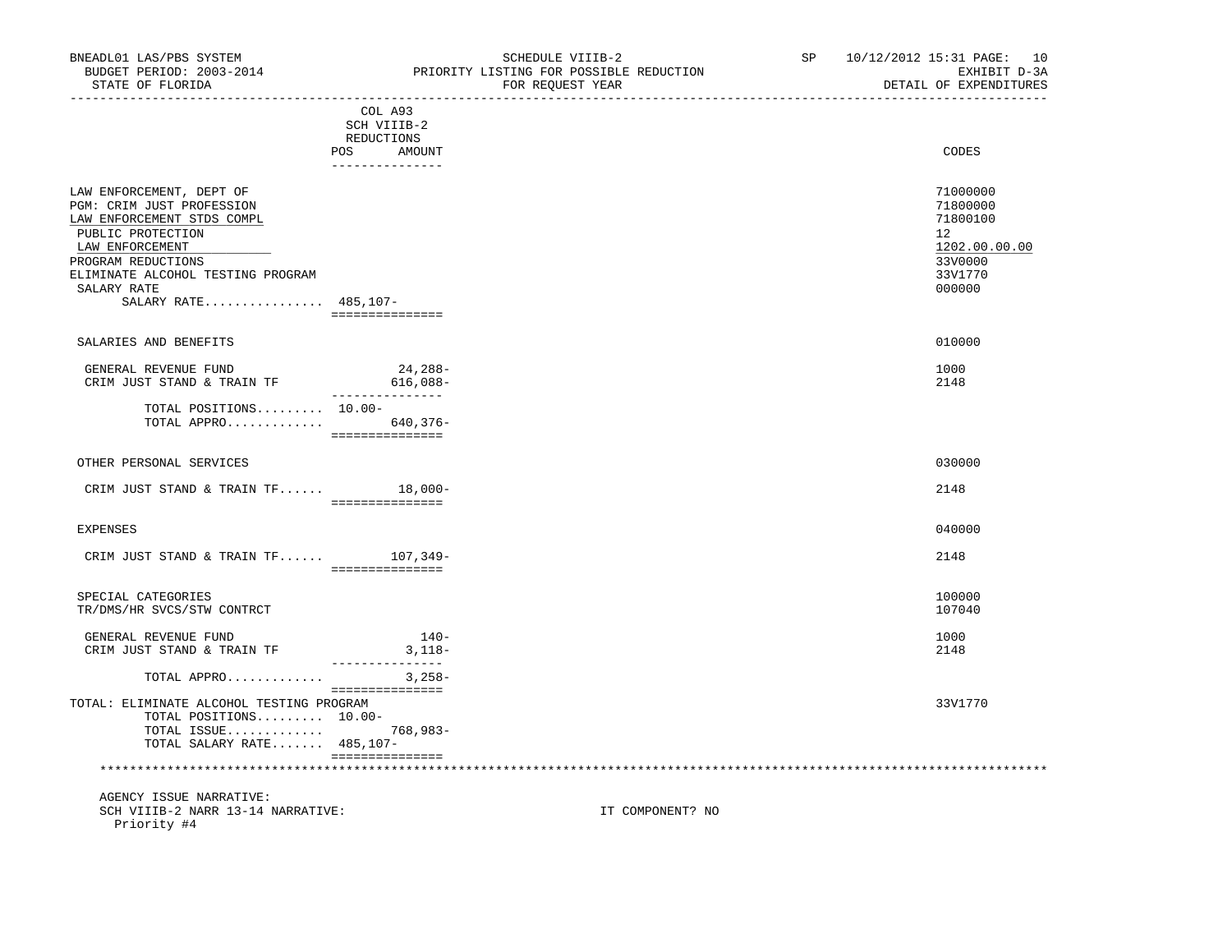| BNEADL01 LAS/PBS SYSTEM<br>BUDGET PERIOD: 2003-2014<br>STATE OF FLORIDA | SCHEDULE VIIIB-2<br>PRIORITY LISTING FOR POSSIBLE REDUCTION<br>FOR REOUEST YEAR | SP | 10/12/2012 15:31 PAGE:<br>- 11<br>EXHIBIT D-3A<br>DETAIL OF EXPENDITURES |
|-------------------------------------------------------------------------|---------------------------------------------------------------------------------|----|--------------------------------------------------------------------------|
|                                                                         | COL A93<br>SCH VIIIB-2<br>REDUCTIONS                                            |    |                                                                          |
| POS                                                                     | AMOUNT<br>____________                                                          |    | CODES                                                                    |
| LAW ENFORCEMENT, DEPT OF                                                |                                                                                 |    | 71000000                                                                 |
| PGM: CRIM JUST PROFESSION                                               |                                                                                 |    | 71800000                                                                 |
| LAW ENFORCEMENT STDS COMPL                                              |                                                                                 |    | 71800100                                                                 |
| PUBLIC PROTECTION                                                       |                                                                                 |    | 12                                                                       |
| LAW ENFORCEMENT                                                         |                                                                                 |    | 1202.00.00.00                                                            |
| PROGRAM REDUCTIONS                                                      |                                                                                 |    | 33V0000                                                                  |
| ELIMINATE ALCOHOL TESTING PROGRAM                                       |                                                                                 |    | 33V1770                                                                  |

 The Florida Department of Law Enforcement's (FDLE) Alcohol Testing Program is responsible for the oversight and administration of Florida's Breath and Blood Alcohol Testing Program. Responsibilities include, but are not limited to, the testing and selection of the Alcohol Breath Test instruments used in Florida, providing training and certification for all agency Inspectors and Breath Test Operators, providing maintenance support to the criminal justice agencies, providing testimony at the request of State Attorneys during criminal proceedings, providing testimony at the request of the Department of Highway Safety and Motor Vehicles Hearing Officers, providing annual inspections for all Alcohol Breath Test instruments and providing legal review and expertise in breath testing matters.

 Elimination of the Alcohol Testing Program would remove any independent inspection of the instruments which would cause significant issues in the courts. Additionally, there would be no training/certification available for agency Inspectors and Breath Test Operations which is critical from a credibility standpoint in court proceedings.

Florida Statutes: 316; 322; 327

 Legislation Change Needed: Yes \*\*\*\*\*\*\*\*\*\*\*\*\*\*\*\*\*\*\*\*\*\*\*\*\*\*\*\*\*\*\*\*\*\*\*\*\*\*\*\*\*\*\*\*\*\*\*\*\*\*\*\*\*\*\*\*\*\*\*\*\*\*\*\*\*\*\*\*\*\*\*\*\*\*\*\*\*\*\*\*\*\*\*\*\*\*\*\*\*\*\*\*\*\*\*\*\*\*\*\*\*\*\*\*\*\*\*\*\*\*\*\*\*\*\*\*\*\*\*\*\*\*\*\*\*\*\*

| POSITION DETAIL OF SALARIES AND BENEFITS: |           |           |           |          |                  |             |                                 |
|-------------------------------------------|-----------|-----------|-----------|----------|------------------|-------------|---------------------------------|
|                                           | FTE       | BASE RATE | ADDITIVES | BENEFITS | SUBTOTAL         | LAPSE<br>ႜႜ | LAPSED SALARIES<br>AND BENEFITS |
| A93 - SCH VIIIB-2 REDUCTIONS              |           |           |           |          |                  |             |                                 |
| CHANGES TO CURRENTLY AUTHORIZED POSITIONS |           |           |           |          |                  |             |                                 |
| P101 PROPOSED CLASS CODE                  |           |           |           |          |                  |             |                                 |
| C1770 001                                 | $1.00 -$  | 13,197–   |           | 11,092-  | 24,289-0.00      |             | 24,289-                         |
| C1771 001                                 | $9.00 -$  | 471,910-  |           | 144,178– | $616,088 - 0.00$ |             | $616,088-$                      |
| TOTALS FOR ISSUE BY FUND                  |           |           |           |          |                  |             |                                 |
| 1000 GENERAL REVENUE FUND                 |           |           |           |          |                  |             | $24, 289-$                      |
| 2148 CRIM JUST STAND & TRAIN TF           |           |           |           |          |                  |             | $616,088-$                      |
|                                           | $10.00 -$ | 485,107-  |           | 155,270- | 640,377-         |             | 640,377-                        |
|                                           |           |           |           |          |                  |             |                                 |